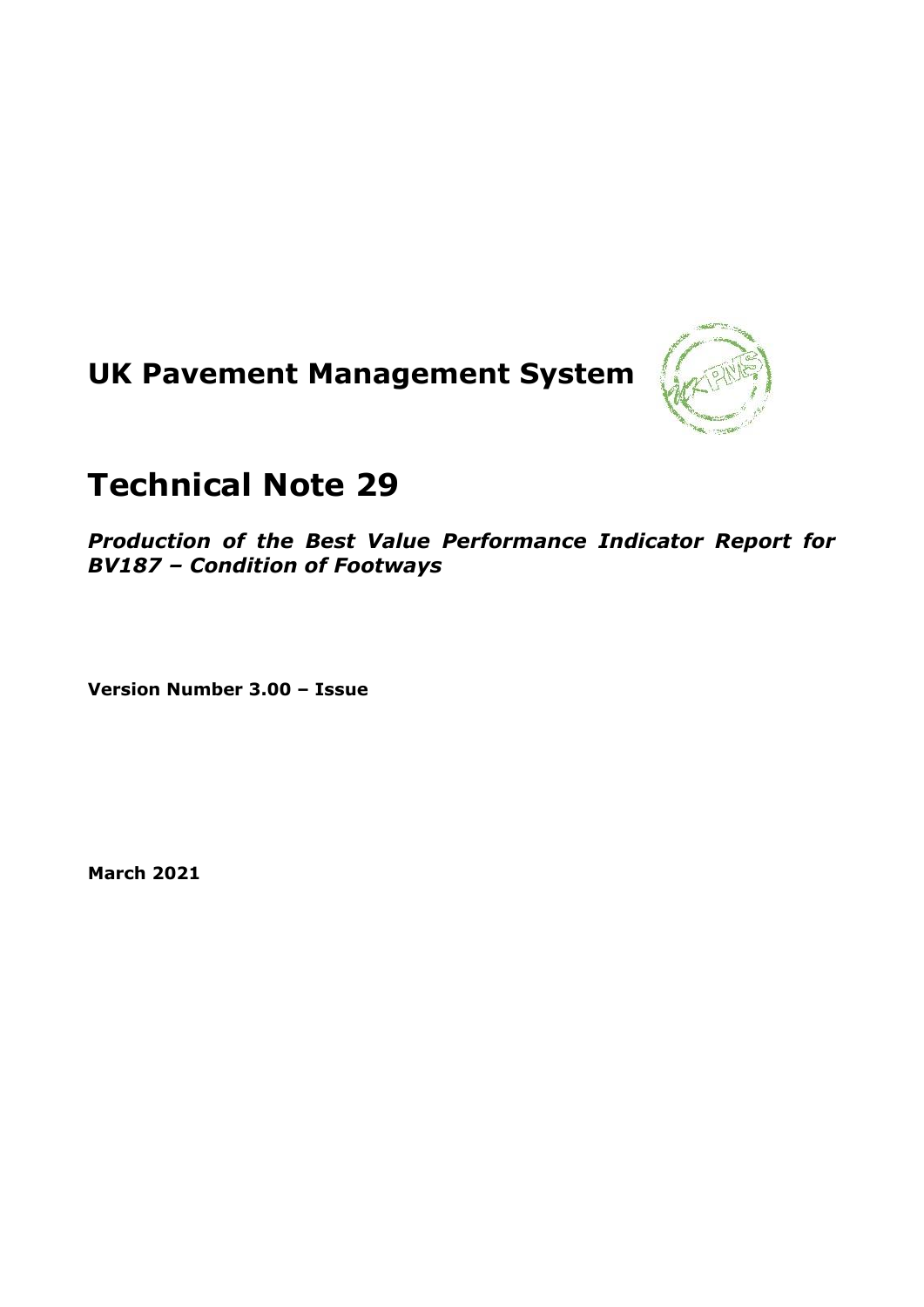

# *Document Information*

| <b>Title (Sub Title)</b> | Technical Note 29                                               |
|--------------------------|-----------------------------------------------------------------|
|                          | Production of the Best Value Performance Indicator Report for   |
|                          | BV187 - Condition of Footways                                   |
| <b>Author</b>            | Ro Cartwright, Mike Gibb & Chris Spong                          |
| <b>Description</b>       | This Technical Note provides guidance for UKPMS Developers to   |
|                          | allow them to produce BV187, the PI report for the condition of |
|                          | footways.                                                       |

# *Document History*

| <b>Version</b><br><b>No</b> | <b>Status</b> | <b>Author</b> | <b>Date</b> | <b>Changes from Previous Version</b>                                                                                                                                                                                                                                                                                    |  |
|-----------------------------|---------------|---------------|-------------|-------------------------------------------------------------------------------------------------------------------------------------------------------------------------------------------------------------------------------------------------------------------------------------------------------------------------|--|
| 0.01                        | <b>Draft</b>  | <b>JMG</b>    | 19.06.13    | First draft based on 2007/08 version but revised to<br>remove date specific references so that the<br>Technical Note applies to any year from 2013/14                                                                                                                                                                   |  |
|                             |               |               |             | onwards until further notice.                                                                                                                                                                                                                                                                                           |  |
| 0.02                        | Draft         | <b>RAC</b>    | 09.07.13    | Transferred to new template.<br>The Technical Note has been updated so that the<br>style and structure are more consistent with other,<br>recent, UKPMS<br>Technical<br><b>Notes</b><br>for<br>more<br>performance indicators. This includes updating the<br>references to Rule Sets to refer to 'RP10.01 or<br>later'. |  |
| 0.03                        | <b>Draft</b>  | <b>RAC</b>    | 15.07.13    | Reviewed by JMG                                                                                                                                                                                                                                                                                                         |  |
| 0.04                        | <b>Draft</b>  | <b>RAC</b>    | 30.07.13    | Revised to include changes suggested by FCMG:<br>Add clarification that BV187 is no longer a<br>national requirement; and<br>Add a reference to TN47 for those<br>authorities that wish to report using FNS<br>data.                                                                                                    |  |
| 1.00                        | Issue         | <b>RAC</b>    | 05.08.13    | Ratified by Steve Spender for FCMG                                                                                                                                                                                                                                                                                      |  |
| 1.01                        | Draft         | <b>RAC</b>    | 14.01.19    | The website references have been updated                                                                                                                                                                                                                                                                                |  |
| 1.02                        | Draft         | <b>RAC</b>    | 18.01.19    | Reviewed by CCS                                                                                                                                                                                                                                                                                                         |  |
| 1.03                        | Draft         | <b>RAC</b>    | 14.02.19    | Updated reference to Code of Practice                                                                                                                                                                                                                                                                                   |  |
| 2.00                        | Issue         | <b>RAC</b>    | 25.02.19    | Ratified by David Kinsey for FCMG                                                                                                                                                                                                                                                                                       |  |
| 2.01                        | Draft         | <b>RAC</b>    | 02.02.21    | Draft based on version 2.00 but revised as follows:<br>Website references updated                                                                                                                                                                                                                                       |  |
| 2.02                        | <b>Draft</b>  | <b>RAC</b>    | 10.02.21    | Reviewed by CCS                                                                                                                                                                                                                                                                                                         |  |
| 3.00                        | Issue         | <b>RAC</b>    | 02.03.21    | Ratified by Andy Pickett for FCMG                                                                                                                                                                                                                                                                                       |  |

#### *Document Owner*

The owner of this document is the Footway Condition Management Group (FCMG).

## *Document Support*

Support for this document is provided by Linhay Consultancy Ltd and Hyperion Infrastructure Consultancy Ltd who can be contacted via [ukpms@hyperion-uk.com.](mailto:ukpms@hyperion-uk.com) These organisations have been appointed as the UKPMS system accreditors by the UK Roads Board.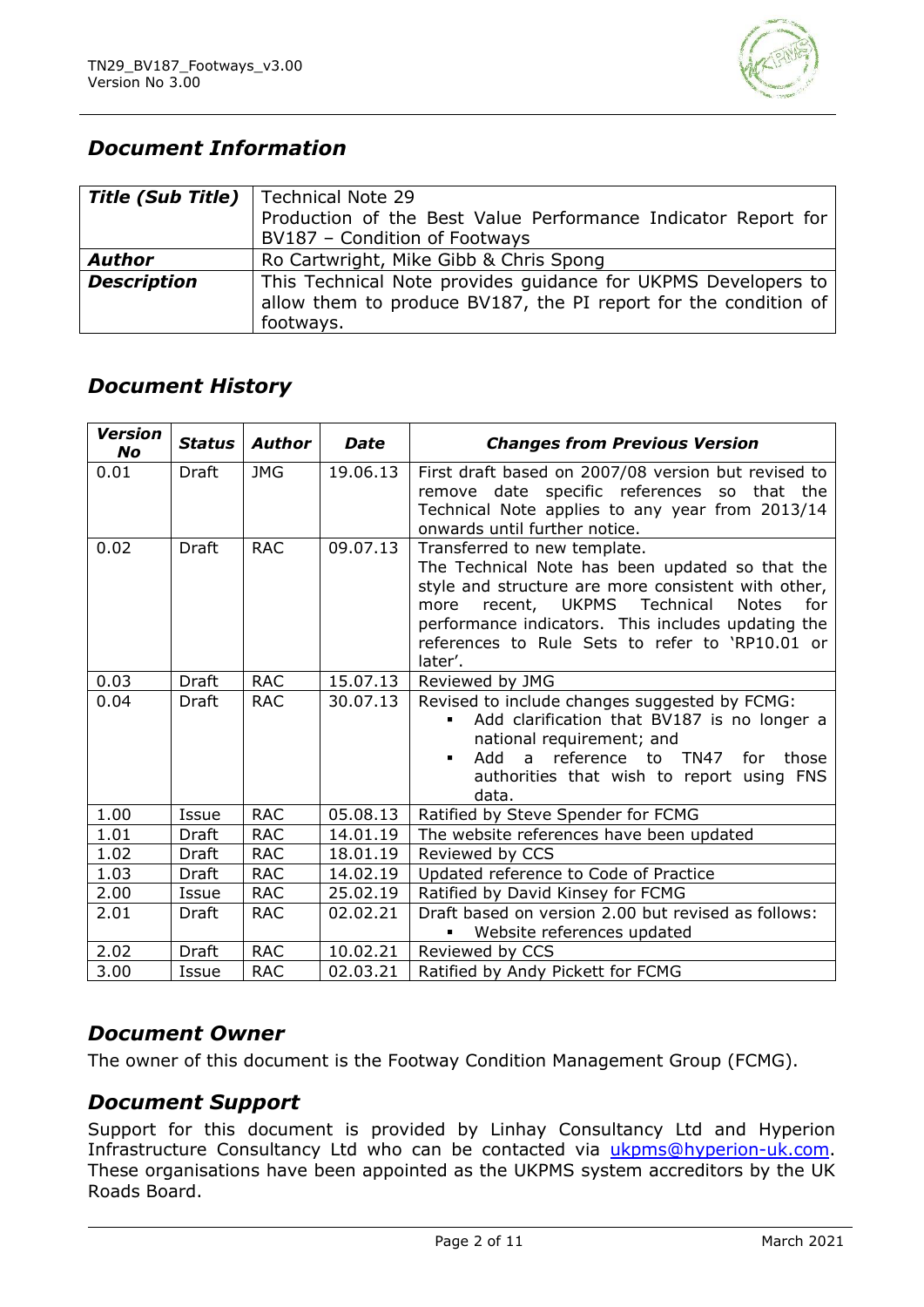

This document can be found online on the [RCMG website.](https://www.ciht.org.uk/ukrlg-home/guidance/road-condition-information/data-management/uk-pavement-management-system-ukpms/)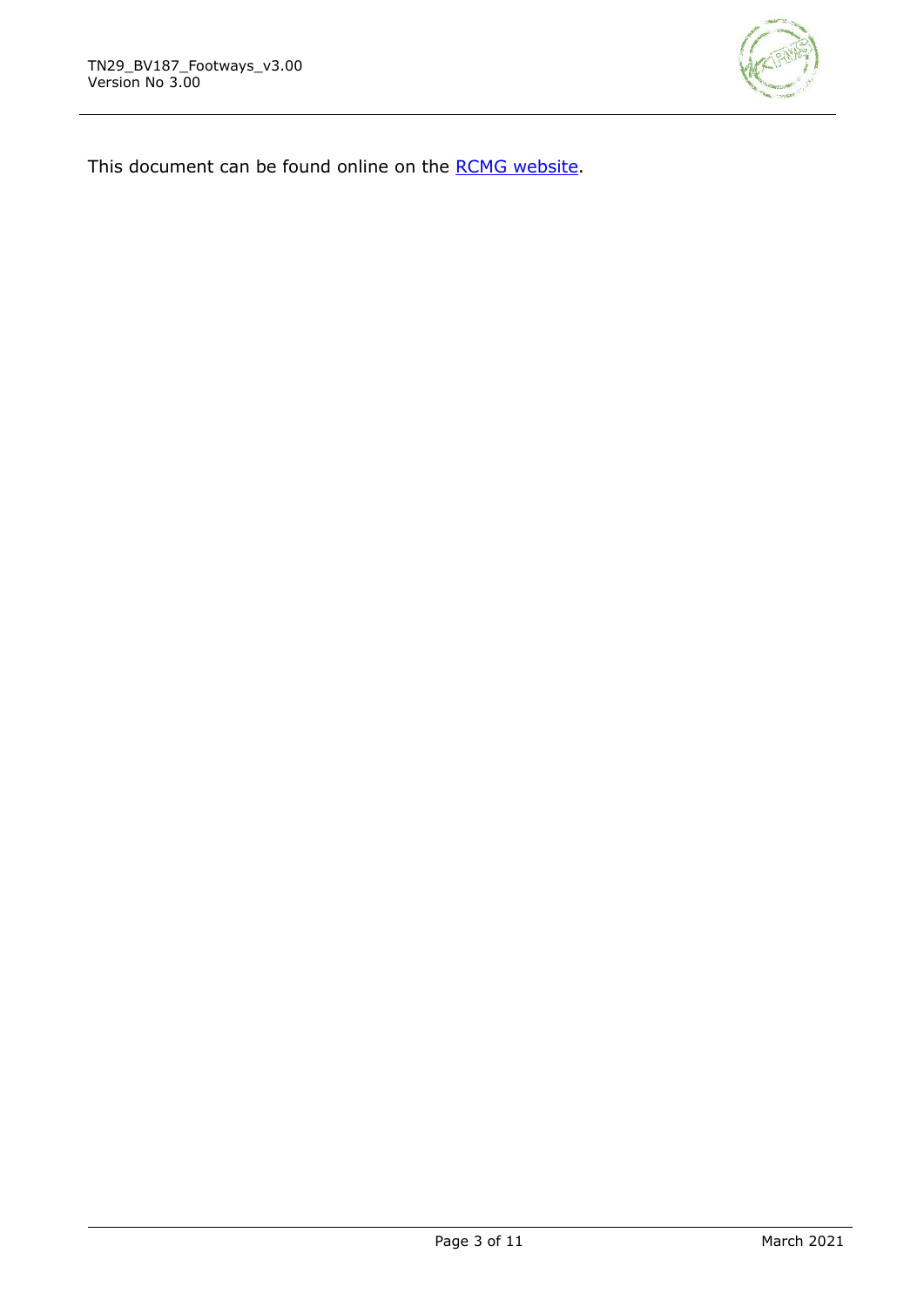

# **Introduction**

This Technical Note provides guidance for UKPMS Developers to allow them to produce BV187, the PI report for the condition of footways. BV187 is no longer required for national reporting by local authorities, but it is specified via this Technical Note for those local authorities that wish to continue to use BV187 for local reporting.

Local authorities that wish to use Footway Network Survey (FNS) data to report on the condition of their network should refer to Technical Note 47 (Footway Network Survey; Network Performance Reports).

This document provides:

- **Changes since the last version**
- **EXECUTE: Background Information** on survey coverage
- **Processing & Reporting Requirements** including an example report

## **Changes since last version**

The website references have been updated.

# **Background Information**

Authorities are required to base their BV187 survey result on a walked DVI survey of their footway network of category 1a, 1 and 2. Each year authorities should survey at least 50% (by number rather than by section length) of the sections identified with Category 1a, 1 and 2 footways so that over each two-year period the entire network has been surveyed; the minimum survey coverage is 90%. For the reporting year (1 April to 31 March) authorities are required to base their BV187 results on all data collected during the reporting year and this must cover at least 50% of the network.

#### *Inventory requirements*

Footway inventory is mandatory for all sections included in the Performance Indicator and must be collected using the same XSPs as the condition data. The inventory will collect the following attributes for each length of footway:

- **Start Chainage**
- End Chainage
- **Cross Section Position**
- Width
- Hierarchy

Construction Type is optional, and may be recorded as "UK" (Unknown).

#### *Selection Process*

UKPMS provides for the allocation of footway hierarchy at two levels, a "default" hierarchy for the whole section and a more detailed hierarchy linked to inventory which allows the different characteristics of footways within a section to be accounted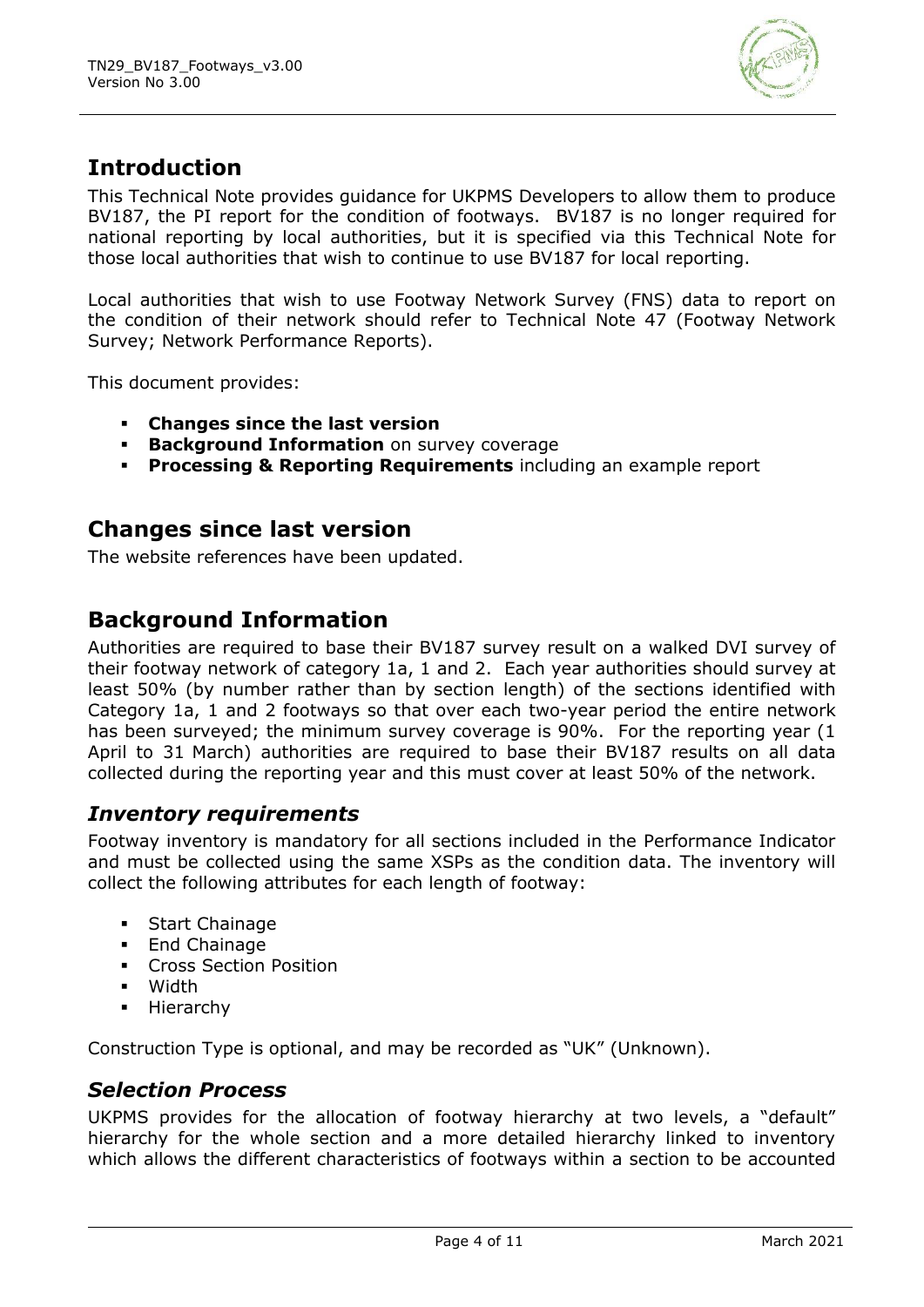

for. [Figure 1](#page-5-0) describes an approach, which allows the surveys for the indicator to be carried out without having to carry out a full inventory survey prior to the DVI Survey.

Identify those UKPMS sections with Hierarchy 1a, 1 or 2 footways. If a detailed record of footway hierarchies has been collected against inventory in an authority's UKPMS system, then any occurrence of such a footway would qualify a section for inclusion. If footway hierarchy is recorded against the section, then all those sections with a "Default Footway Hierarchy" of 1a, 1 or 2 are included. Those authorities that have not previously allocated footway hierarchies will have to identify the 1a, 1 or 2 category footways prior to this step. The section hierarchy should be set to the "highest" hierarchy within that section $1$ .

Footway Hierarchies (Categories) are described in 'Well-managed Highway Infrastructure – A Code of Practice' as shown in the following Table which also shows the corresponding UKPMS hierarchy code.

| <b>UKPMS Code</b> | Category                 | <b>Description</b>                                                                                     |
|-------------------|--------------------------|--------------------------------------------------------------------------------------------------------|
| 1(a)              | Prestige Walking Zones   | Very busy areas in towns and cities<br>with high public space and street scene<br>contribution.        |
|                   | Primary Walking Routes   | Busy urban shopping and business<br>areas and main pedestrian routes.                                  |
| $\mathcal{P}$     | Secondary Walking Routes | Medium usage routes through local<br>areas feeding into primary routes, local<br>shopping centres etc. |
| 3                 | Link Footways            | Linking local access footways through<br>urban areas and busy rural footways.                          |
| 4                 | Local Access Footways    | Footways associated with low usage,<br>short estate roads to the main routes<br>and cul-de-sacs.       |
|                   | Minor Footways           | Little used rural footways serving very<br>limited numbers of properties                               |

Within UKPMS systems there is also a "special" footway hierarchy of "ND", which should be allocated to those sections with no footway present.

 $<sup>1</sup>$  i.e. 1a being the highest and 4 the lowest</sup>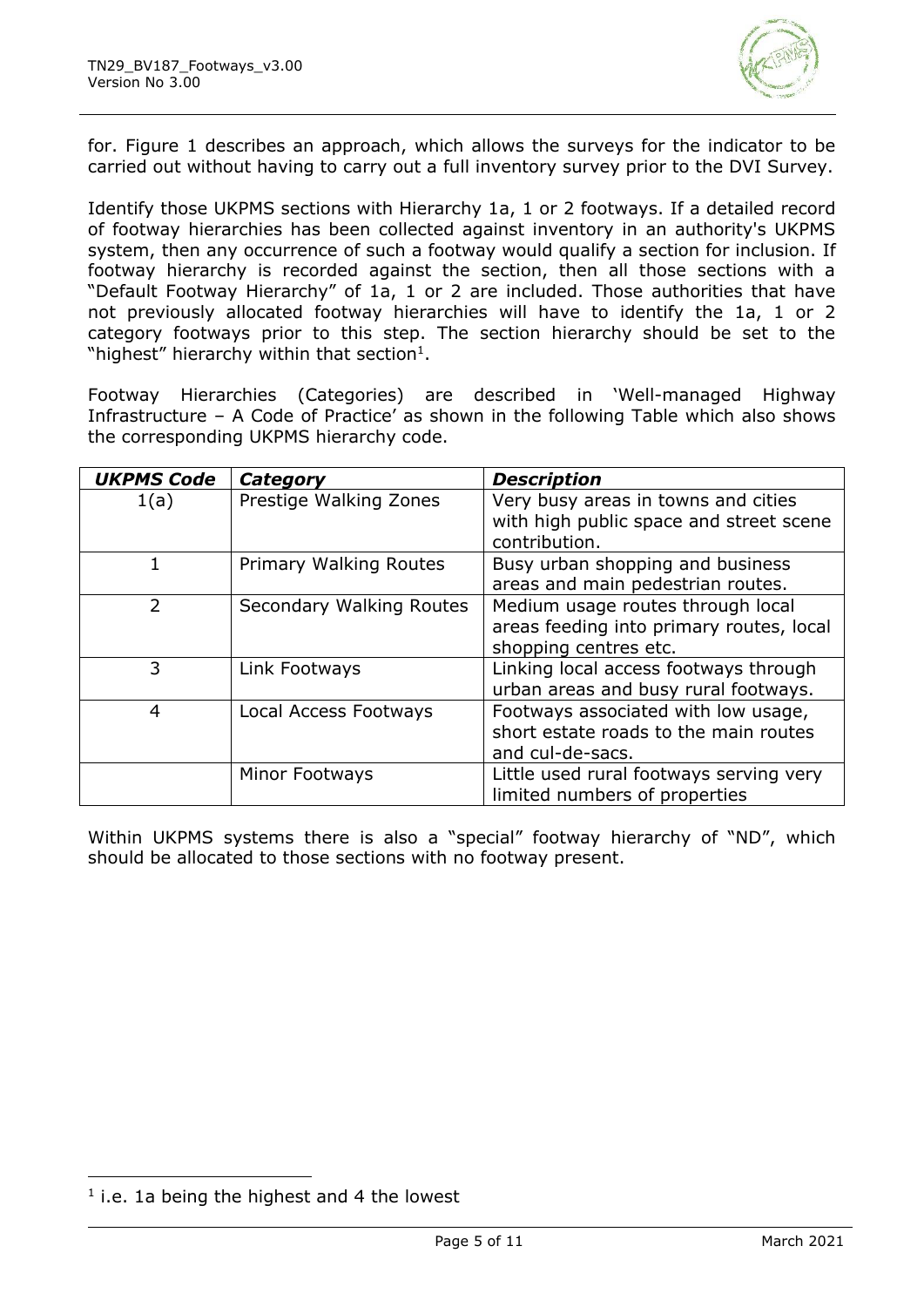



**Figure 1: Selection and survey of footways**

<span id="page-5-0"></span>*\*The "highest" footway hierarchy is 1a, then 1, 2, 3 and then 4.*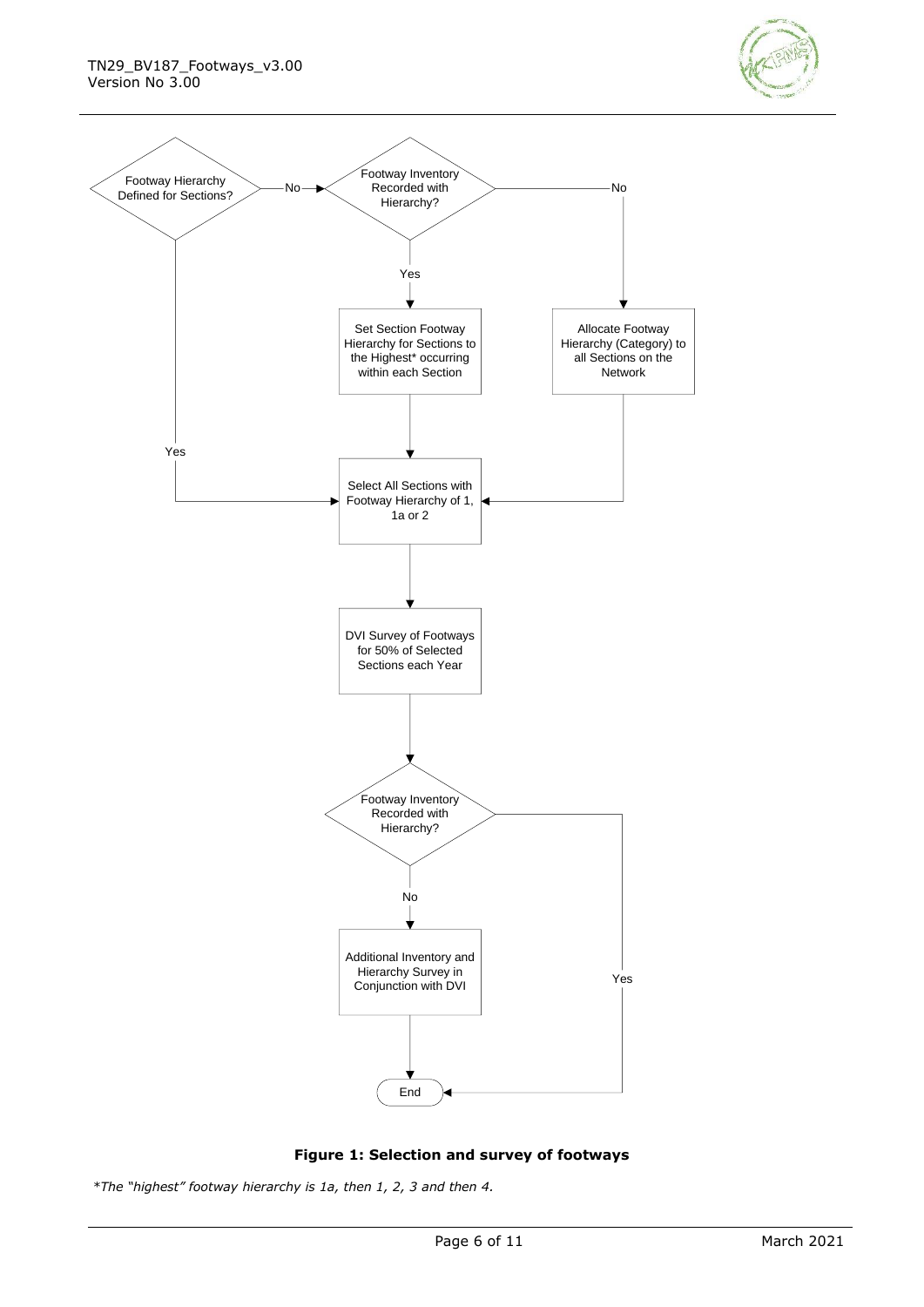

#### **Notes:**

- *1. DVI surveys must be carried out in accordance with "Visual Data Collection for UKPMS", Volume 2 of the UKPMS User Manual.*
- *2. All inspectors carrying out visual surveys for BV187 and all Data Capture Device (DCD) software used to collect data must be accredited in accordance with the current UKPMS accreditation procedures.*
- *3. Footways that are not associated with carriageways (i.e. footpaths etc.) should also be included, provided that they are public highway maintainable at public expense.*
- *4. Paved verges are not included as part of the Performance Indicator.*
- *5. Shared pedestrian and cycleway facilities should also be included.*
- *6. All types of footway surface are included.*
- *7. Footway inventory data is required for all footways included in BV187 and must use the same cross sectional positions (XSPs) as the condition data in order for the data to be processed together.*
- *8. CVI surveys are not permitted for the derivation of the indicator. Developers are encouraged to provide facilities that prevent CVI surveys being inadvertently selected when producing BV187 reports.*

Authorities should also provide the following information to support the BVPI:

- **UKPMS system & version**
- Version of Rules & Parameters used
- Name(s) of Inspector(s) & accreditation date(s)
- DCD software & version used
- Reasons for reduced survey coverage (if applicable)
- Other comments

# **Processing & Reporting Requirements**

The data are processed using the UKPMS Automatic Pass and the PI is based on data collected in the most recent financial year.

The basic run parameters for the Automatic Pass to produce a PI report are as follows:

- 1. Version RP10.01 or later of the UKPMS Rules & Parameters must be used for both the specification of the defects that comprise the UKPMS Visual Inspection survey and for the automatic pass processing.
- 2. Standard Merge Method 3 (Variable Intervals) is to be used, with a condition index tolerance of 12 and a percentage tolerance of 10%.

# *Calculation of Reported Values*

The PI is the percentage length of the surveyed footway network (of hierarchy 1a, 1 and 2) satisfying the following:

▪ Overall CI ≥ 20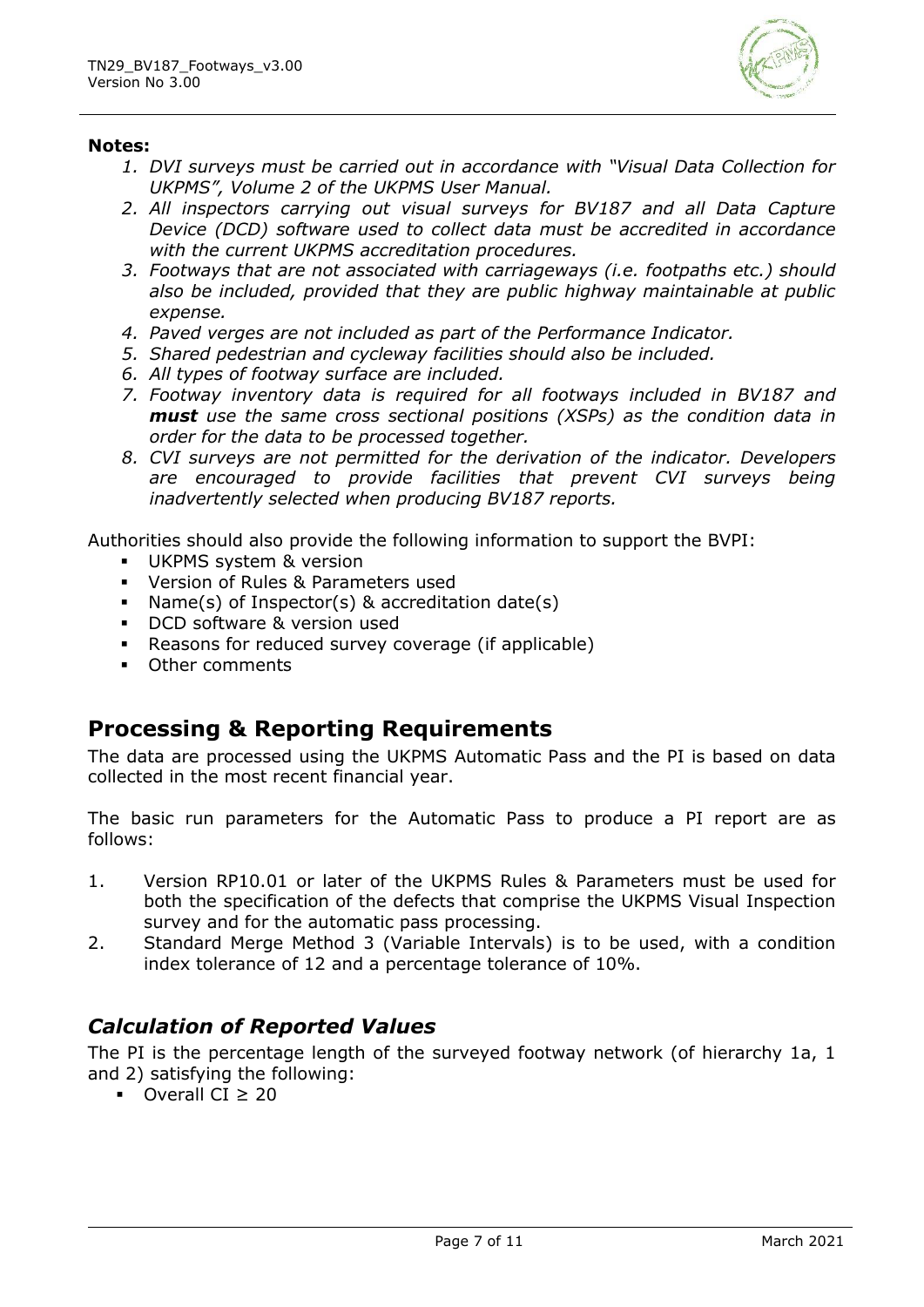

#### **Notes:**

- *1. The example report suggests a format for hierarchy 1a, 1 and 2 footways. As a minimum, the data listed as items 1 to 6 should be included. Provided these items are included, calculated as specified in this document, developers may adopt their own report format and may include additional information, including reporting on other footway hierarchies and other features.*
- *2. All lengths shown on the report are given in km to 3 decimal places, the PI is given to the nearest whole number and other percentages are given to 1 decimal place.*
- *3. Footway inventory is required for all sections included in the Performance Indicator and this inventory must use the same XSPs as the condition data. It is suggested that Developers may wish to ensure that inventory is used, or at least indicate on the BVPI report if it has not been used.*
- *4. The selection and reporting for sections is based upon the section attribute Default Footway Hierarchy. The reporting for Footway Length (item 4) is based upon the Feature Hierarchy recorded against the footway inventory, and is restricted to those footways which are located on sections with the required Default Footway Hierarchies. Similarly the condition index results (item 5) are only derived from Defect Lengths on sections with the required Default Footway Hierarchies.*
- *5. Footway lengths recorded as "Not Assessed" are excluded from the reporting. It is assumed that if inventory including footway hierarchy is being collected in conjunction with the DVI survey, then inventory data are still being collected, even though the DVI has not been possible.*
- *6. The Zero CI band is calculated as 'All' minus 'Others'. That is, the All figure is set to the Footway Length (4), and the Zero CI Band (5c) is calculated as (4) minus Sum( (5a) , (5b) , (5d) )*

Users of the report are encouraged to check the UKPMS System and Version on the [RCMG website](https://www.ciht.org.uk/ukrlg-home/guidance/road-condition-information/data-management/uk-pavement-management-system-ukpms/) to ensure that the version of the UKPMS system being used to produce the results is accredited to produce valid results for BV187 for the relevant year.

The following statistics are to be included on the report for BV187, for Category 1a, 1 and 2 footways:

- 1. Network length, given as:
	- a. The number of sections with a Section Footway Hierarchy of 1a, 1 or 2.
	- b. The length in km of these sections.
- 2. Surveyed network length over the complete 2-year period (e.g. 1 Apr 2006 to 31 March 2008 for the 2007/08 report), given as:
	- a. The number of sections surveyed.
	- b. The length in km of these sections.
	- c. The percentage network surveyed, calculated as the number of surveyed sections divided by the number of network sections. This figure should be 90% or greater.
	- d. The length percentage may also be given (the length of surveyed sections as a percentage of the length of the network sections).
- 3. Surveyed network length for the reporting year (e.g. 1 Apr 2007 to 31 Mar 2008 for the 2007/08 report), given as: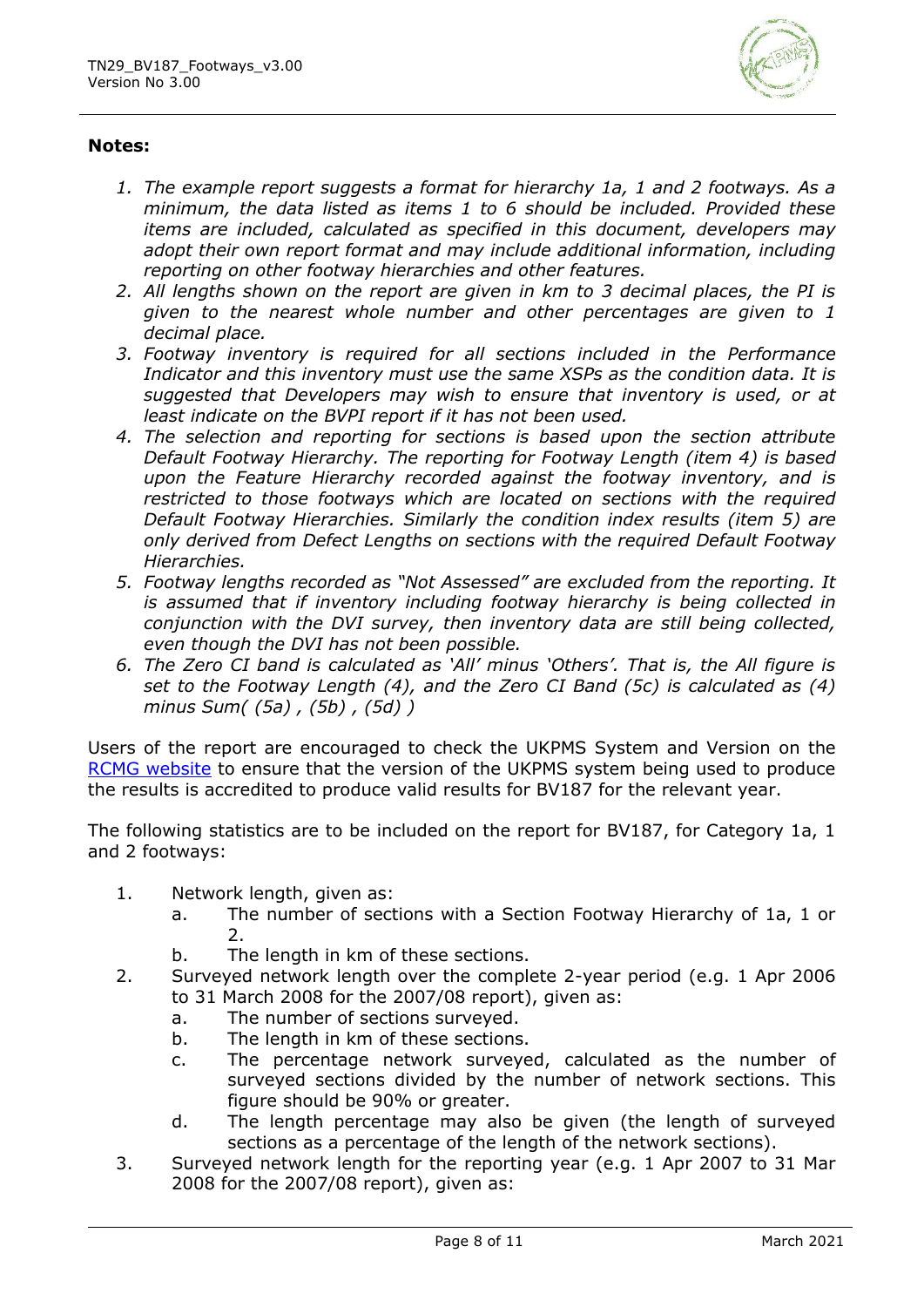

- a. The number of sections surveyed.
- b. The length in km of these sections.
- c. The percentage network surveyed, calculated as the number of surveyed sections divided by the number of network sections. This figure should be 50% or greater.
- d. The length percentage may also be given (the length of surveyed sections as a percentage of the length of the network sections).
- 4. Surveyed footway length for the reporting year (e.g. 1 Apr 2007 to 31 Mar 2008 for the 2007/08 report), based on the footway inventory for those surveyed.
- 5. The footway length within CI band, using only the data for the most recent year:
	- a. Overall  $CI > = 20$
	- b. Overall  $CI < 20$  and  $> 0$
	- c. Overall  $CI = 0$
	- d. plus Not Assessed Lengths
- 6. BV187: This is calculated as the length of footway with Overall CI  $> = 20$ , divided by the surveyed footway length less Not Assessed lengths.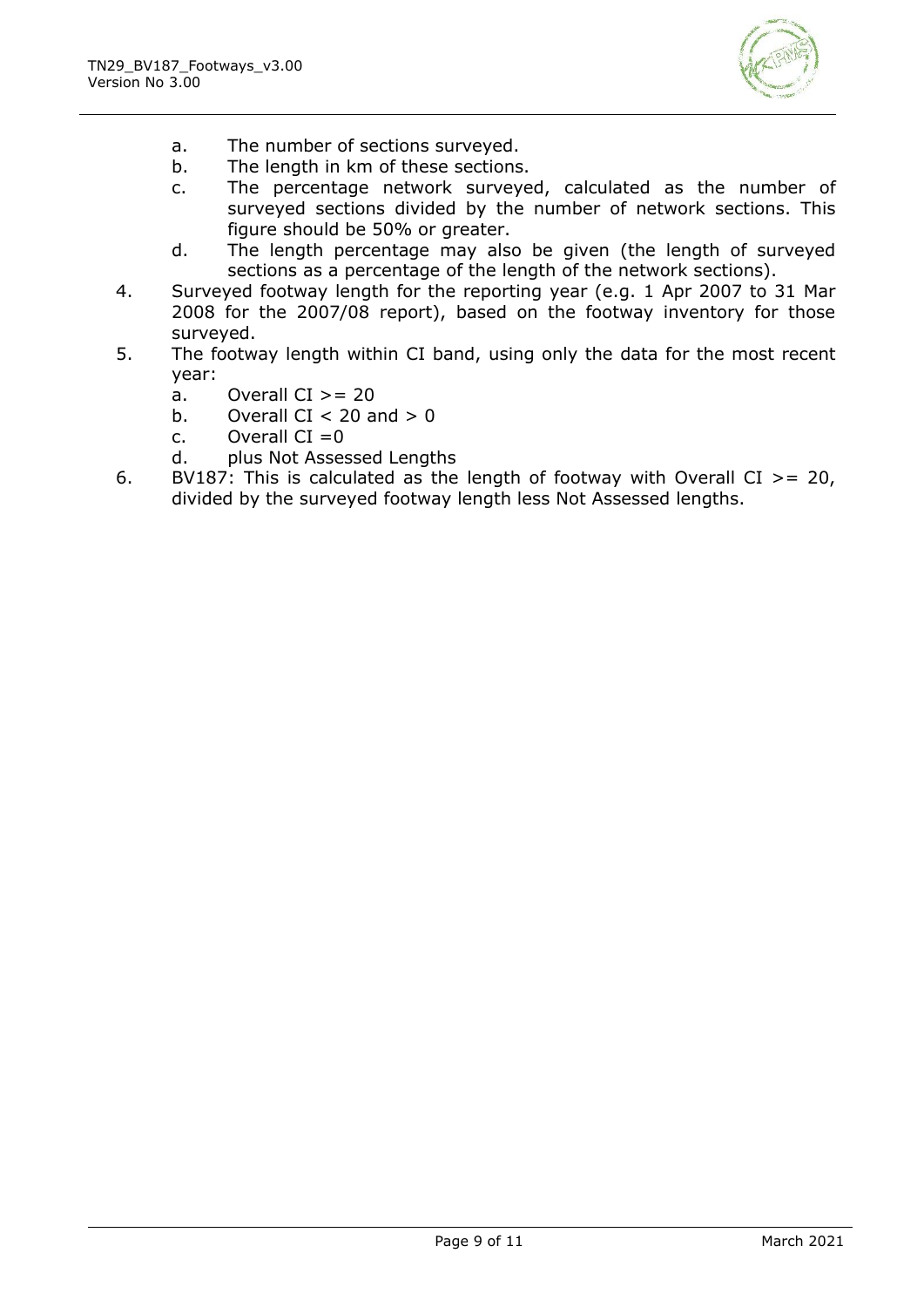

# *Example Report:*

# **Part 1: Run Parameters**

| Authority:                            | Oldshire CC             |
|---------------------------------------|-------------------------|
| UKPMS:                                | Bloggs PMS v2.45        |
| Automatic Pass Run Reference:         | DVI3_BV187_02           |
| Run Date:                             | 21/05/2013              |
| Rule Set ID:                          | RP10.01                 |
| Feature:                              | Footway                 |
| Pavement Types:                       | All (BP, BT, CR, FG)    |
| <b>Selected Merging Method:</b>       | Standard Merge Method 3 |
|                                       | (Variable Intervals)    |
| Merging Parameters CI Tolerance:      | 12                      |
| Merging Parameters Percent Tolerance: | 10                      |
| CI Exception Level:                   | 20                      |

#### **Part 2: Processed Data**

#### *Summary of data processed by this automatic pass for the selected network:*

```
Selected network 304 sections (1a)
```
67.800 km *(1b)*

### *DVI Length Surveyed in full 2-year Survey Period (1 Apr 11 to 31 Mar 13):*

|                  | <b>Sections</b> |        |                |                |  |  |
|------------------|-----------------|--------|----------------|----------------|--|--|
| <b>Hierarchy</b> |                 |        | $\frac{0}{0}$  | $\frac{0}{0}$  |  |  |
|                  | <b>Number</b>   | Кm     | <b>Network</b> | <b>Network</b> |  |  |
|                  |                 |        | (No)           | (Length)       |  |  |
| 1a               | 20              | 7.300  | 6.6%           | 10.8%          |  |  |
|                  | 91              | 22.400 | 29.9%          | 33.0%          |  |  |
| フ                | 182             | 34.600 | 59.9%          | 51.0%          |  |  |
| All              | 293             | 64.300 | 96.4%          | 94.8%          |  |  |
| 1a, 1 and 2      | 2a)             | '2b)   | (2c            |                |  |  |

#### *DVI Length Surveyed in most recent year (1 Apr 12 to 31 Mar 13):*

|                  |               | <b>Sections</b> | <b>Footway Length</b>                   |                                             |                                 |                |
|------------------|---------------|-----------------|-----------------------------------------|---------------------------------------------|---------------------------------|----------------|
| <b>Hierarchy</b> | <b>Number</b> | Km              | $\frac{0}{0}$<br><b>Network</b><br>(No) | $\frac{O}{O}$<br><b>Network</b><br>(Length) | $\frac{1}{2}$<br><b>Network</b> | Length<br>(km) |
| 1a               | 12            | 4.300           | 3.9%                                    | 6.3%                                        | 8.7%                            | 4.900          |
|                  | 47            | 10.800          | 15.5%                                   | 15.9%                                       | 26.2%                           | 14.800         |
| 2                | 115           | 21,200          | 37.8%                                   | 31.3%                                       | 65.1%                           | 36.750         |
| All              | 174           | 36.300          | 57.2%                                   | 53.5%                                       | 100.0%                          | 56.450         |
| 1a, 1 and 2      | (3a)          | (3b)            | (3c)                                    | (3d)                                        |                                 | (4)            |